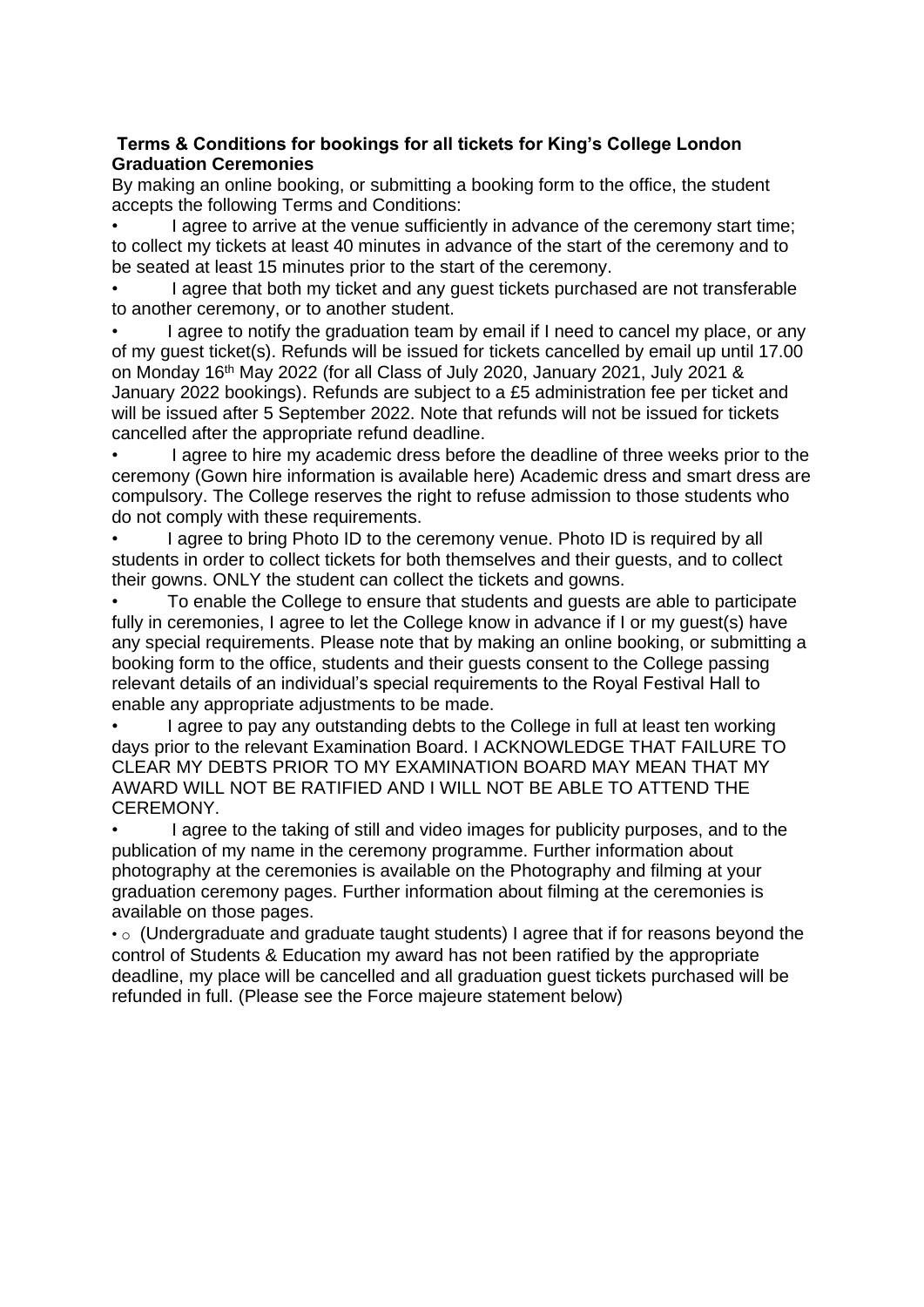$\circ$  (Graduate research students) I agree that if my award has not been ratified by the appropriate deadline, my place will be cancelled and all graduation guest tickets purchased will be refunded in full. (Please see the Force majeure statement below)

Failure to comply with any of the above terms and conditions will result in the student losing their place at the ceremony. There will be no late admittance to a ceremony. Where possible, entry to the next available ceremony will be permitted.

The College reserves the right to refuse admittance to a ceremony.

The College reserves the right to ask any person to leave the ceremony and/or ceremony venue if the College considers they are causing a disruption to the ceremony or other guests.

## **Tickets**

Should you need to cancel your place for the ceremonies please re-enter the booking task and select the 'cancel your place' option. At this stage you can choose to either cancel your place and not attend a future ceremony, or cancel your place and defer attendance to the next set of ceremonies.

If you have purchased guest tickets these will also be cancelled when you cancel your place. Any refund due to you will be issued directly back to the card you used to make your initial payment.

Refunds will be issued for tickets cancelled by email up until 17.00 on Monday 16th May 2022 (for all Class of July 2020, January 2021, July 2021 & January 2022 bookings). Refunds are subject to a £5 administration fee per ticket (this covers costs associated with the administration required by the College in respect of cancellations) and will be issued after 5 September 2022. Note that refunds will not be issued for tickets cancelled after the appropriate refund deadline.

If you need a refund for other services, e.g. gown hire, please refer to the information below on gown and merchandise refunds.

# **Refunds for gowns & merchandise**

If you ordered your gown online you may cancel the order via the same website: www.gownhire.co.uk but please note that this MUST be done no later than 7 days in advance of the ceremony. To cancel robes booked by telephone you will need to make your cancellation in writing, either by emailing Ede and Ravenscroft at customer.services@edeandravenscroft.co.uk or writing to:

Ede & Ravenscroft Ltd, Unit A Denny Industrial Centre, Waterbeach, Cambridge CB5  $9OP$ 

Please note that the refund will be minus a £1.50 administration fee.